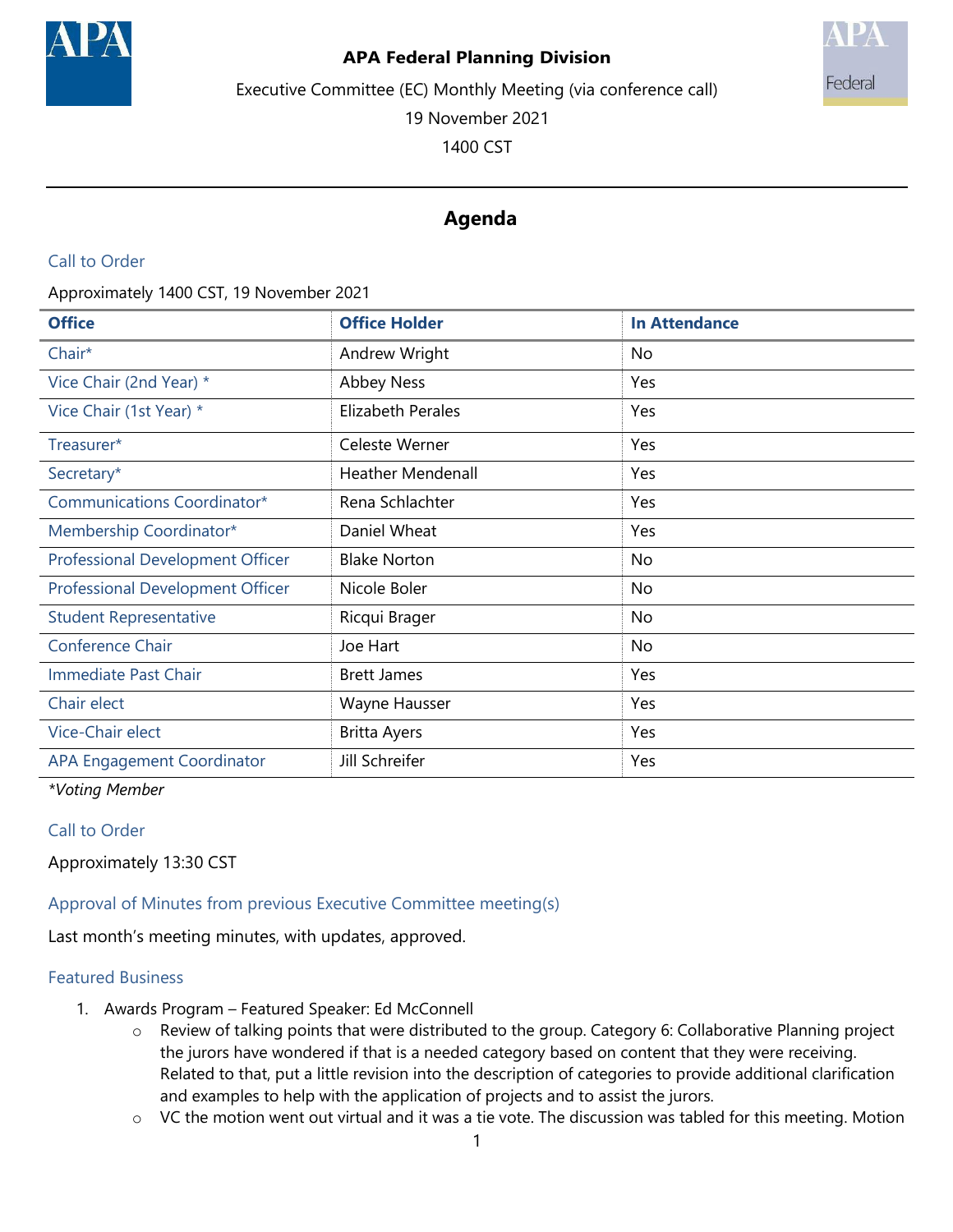



Federal

19 November 2021

1400 CST

to consider the motion, second.

#### DISCUSSION:

- $\circ$  Appreciation to Ed and Beth. Collaboration is critical to the planning process and is quideance from APA. Bringing stakeholders together is a key component of DE&I. As one of the most active divisions in APA, it would
	- Collaboration is a component of other planning categories, so it is difficult to evaluate the difference.
	- **There are numerous DOD projects that easily miss that collaboration process yet still receive** awards
	- This category could open it up to different Federal plans, groups, and contractors to the table.
- $\circ$  If keeping, then they would like assistance to better define the category and assist the outreach.
- o Last year the category revisions added collaboration
- o What is the driver for the proposed change?
	- The idea of overlap between categories. Similar projects have been nominated throughout the other categories
	- Standards of what fits is also a consideration: what is normal JLUS?
	- There is not a lot nominations for the award. Just because there are 3 awards, it does not mean that they should receive an award.
		- Need to provide this guideance to the jury.
- o Modifying the description may be the best way forward
	- **Funds for submissions**
	- **Higher winner pool**
	- Keeps DE&I
	- **F** Great opportunity to improve our process, focus on emerging planning conundrums, and collaborative governance as tool.
	- If we refine, then we should do some outreach to promote the category
	- APA Division Council is looking at Equity and Public Health
	- Look for the guideance to be both specific but flexible. The idea being that is not a category where more ADPs are awarded.
		- OnBase and Off base criteria that might be too specific
		- Why was the engagement meaningful, equitable, true engagement?
		- If we lead the category broad, then it gives the nomination a chance to state why
		- Develop a series of broad categories with examples
- o Motion to amend the original motion. Keep the category and offer more specific language from applicants.
	- **EXTE** Language will be distributed via email
	- Ed and Beth will distribute draft language to the EC as a starting point.
- o Vote taken and the motion was passed.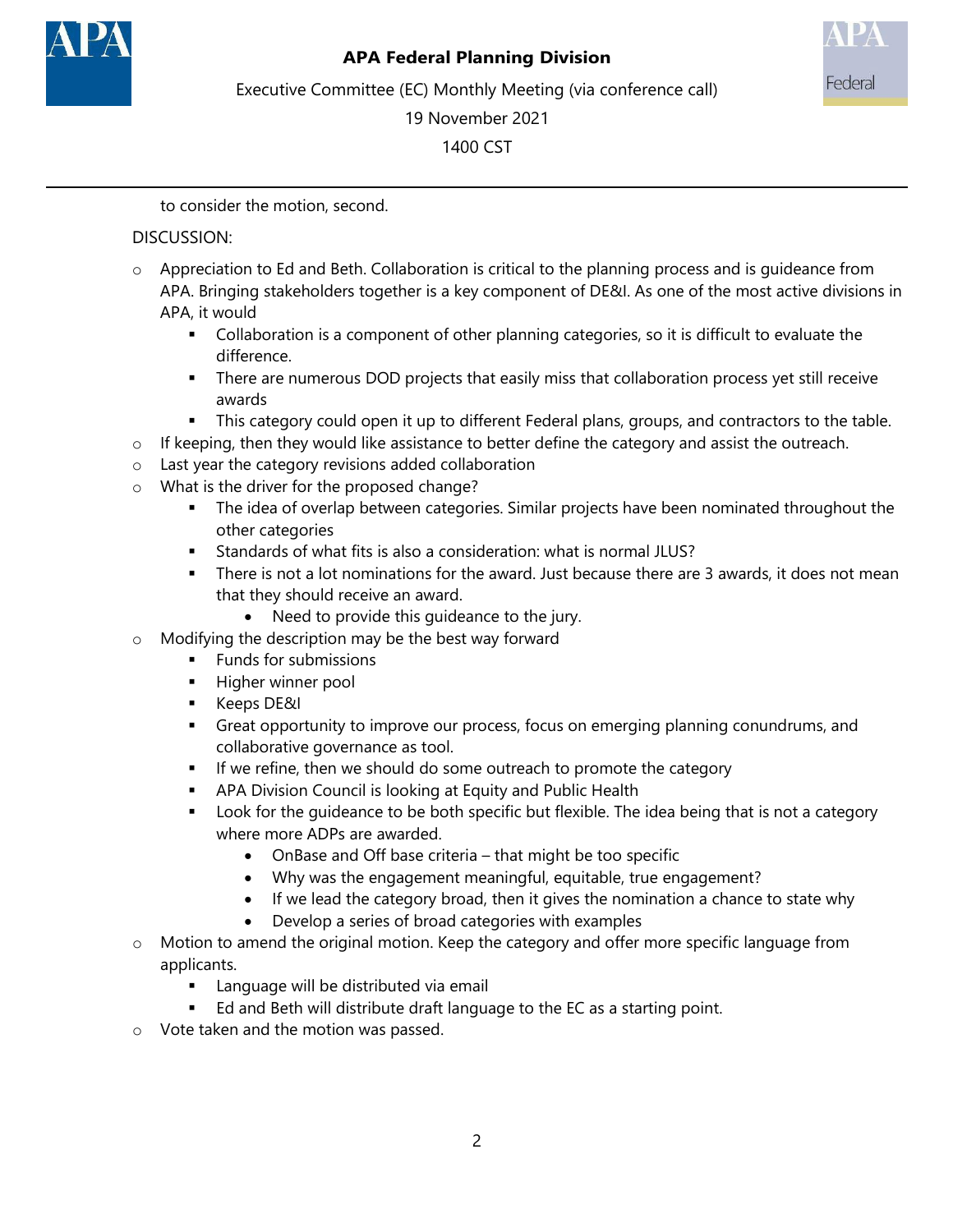



Executive Committee (EC) Monthly Meeting (via conference call)

19 November 2021

1400 CST

#### Officer Reports (V=Voting, NV=Nonvoting)

- a. Chair (V)
	- i. Divisions Council Fall Meeting
		- 1. Wayne attended the Divisions Council Fall Meeting.
		- 2. The Divisions Council voted on the guidance for the year, which recommended incorporating equity and public health into the Division's annual plan, as well as other priorities.
		- 3. The Divisions Council will be hosting a treasurer's training program.
		- 4. FPD EC will decide whether to submit for a Divisions Council award.
- b. Senior Vice Chair (V)
	- i. 22 Workshop Plan
		- 1. Call for awards and session proposals should be going out next week.
			- a. Nominations will be able to be accepted until January
		- 2. Need to members of FPD to get announcement
		- 3. There will be workshop website
		- 4. Working on sponsorship package: Sponsorship and Events Committees are working on creating a more robust sponsorship program
		- 5. Agency Committee is looking into creating a Best Federal Places program
- c. Junior Vice Chair (V)
	- i. Fall FPD Workshop: there were a lot of people who were not members. Is there anything that we would like to offer to non-members?
		- 1. Send letters to them with the benefits of FPD. Can membership coordinator work this? Yes.
		- 2. Fall workshop being free was great advertising. Can virtual be free to members and a nominal charge to non-members.
			- a. FPD Board Members retreat: there was a lot of discussion on this topic. Summer of 2020 a tiger team met to establish what are some of the benefits to members and ways to incentive.
			- b. The listserv is just members
			- c. Second listserv that is advertising?
	- ii. The slides from Nov 4 workshop: can we put on website? Yes.
	- iii. Inter-divisional program:
- d. Immediate Past Chair (NV)

No updates.

e. Conference Chair (NV) - absent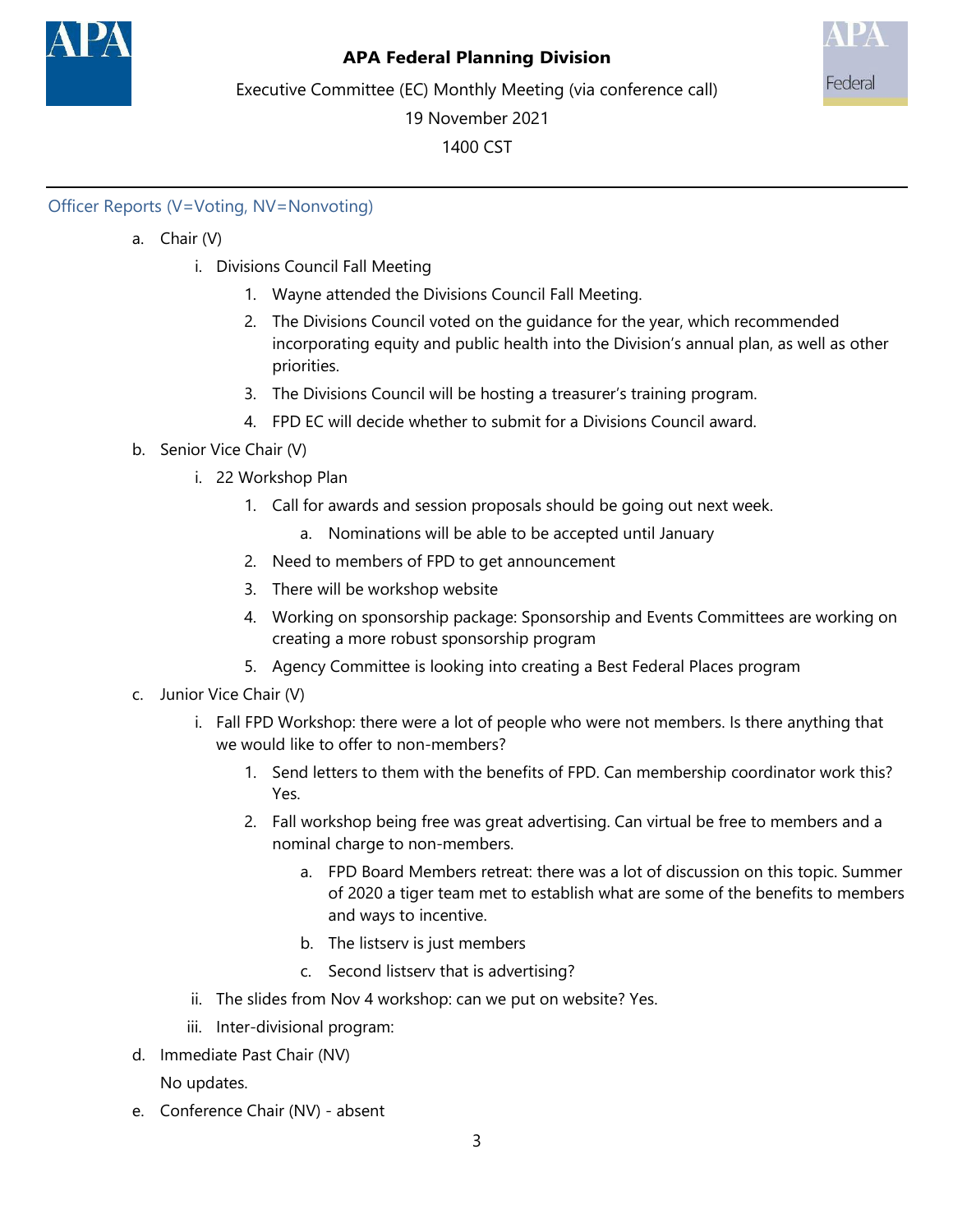



Executive Committee (EC) Monthly Meeting (via conference call)

19 November 2021

1400 CST

- f. Treasurer (V) Latest cash report as of Sept 30, we are in a healthy financial position. Currently working with APA National to provide better customer service regarding financial management. They have had a lot of turn over and are working to make improvements
- g. Secretary (V) No updates
- h. Communications Coordinator (V)
	- i. Upcoming newsletter planned for January with a letter from Wayne as the new chair (and Britta) to discuss goals. Overview of new AICP, Recap of Fall Workshop, Article, Membership Overview, Promote June workshop.
		- 1. Shout out to Ras and social media
- i. Membership Coordinator (V)
	- i. Overall roster no update from APA since September
		- 1. He would like to get one for the upcoming newsletter
- j. Professional Development Officer (NV) absent
- k. Student Representative (NV)
	- i. She has been introduced to Alison Evans, the former student rep and was given some information on student rep goals and accomplishments.
	- ii. Received access to the Student Committee Google Drive and have been reviewing information from the previous year.
	- iii. Denise Evans may reach out to the EC about some student outreach ideas for the FPD Conference next year.
- l. FPD APA Engagement Coordinator (NV)
	- i. APA Call for session proposals is out. Encourage FPD members to propose session.
	- ii. FPD Presence at APA: we can have a booth or reception? Decision will be based on resources and who is available.

## Other Items

Future topic: AICP scholarships. Check in with PDO

## Adjourn

Motion approved. Meeting adjourned at 14:33 CST

**NEXT MEETING** 16 December 2021, 1400 CST